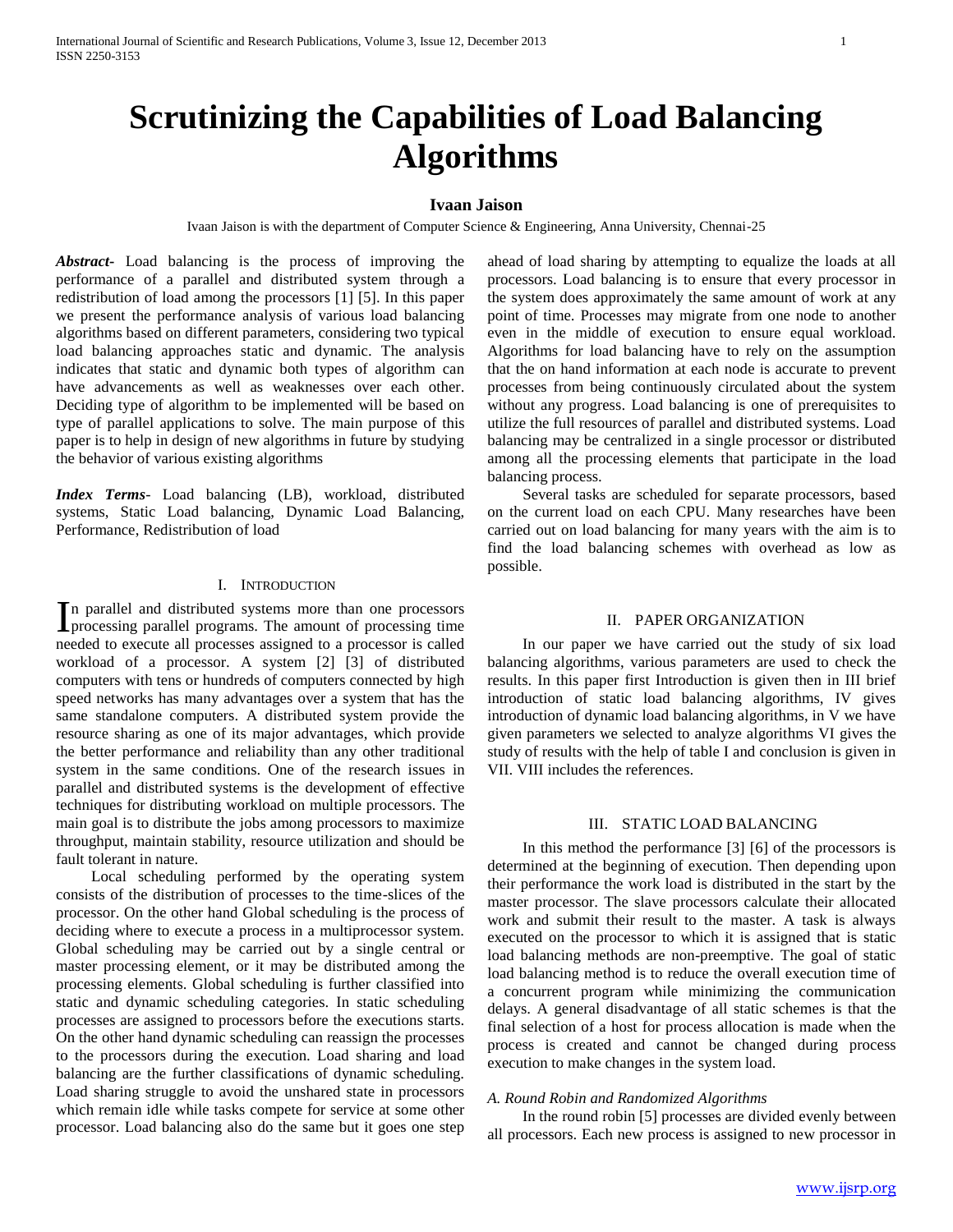round robin order. The process allocation order is maintained on each processor locally independent of allocations from remote processors. With equal workload round robin algorithm is expected to work well. Round Robin and Randomized schemes [6] work well with number of processes larger than number of processors. Advantage of Round Robin algorithm is that it does not require inter-process communication. Round Robin and Randomized algorithm both can attain the best performance

among all load balancing algorithms for particular special purpose applications. In general Round Robin and Randomized are not expected to achieve good performance in general case.

## *B. Central Manager Algorithm*

 In this algorithm [10], A central processor selects the host for new process. The minimally loaded processor depending on the overall load is selected when process is created. Load manager selects hosts for new processes so that the processor load confirms to same level as much as possible. From the on hand information on the system load state central load manager makes the load balancing judgment. This information is updated by remote processors, which send a message each time the load on them changes. This information can depend on waiting of parent's process of completion of its children's process, end of parallel execution

 The load manager makes load balancing decisions based on the system load information, allowing the best decision when of the process created. High degree of inter-process communication could make the bottleneck state. This algorithm is expected to perform better than the parallel applications, especially when dynamic activities are created by different hosts.

#### *C. Threshold Algorithm*

 According to this algorithm, the processes are assigned immediately upon creation to hosts. Hosts for new processes are selected locally without sending remote messages. Each processor keeps a private copy of the system's load. The load of a processor can characterize by one of the three levels: underloaded, medium and overloaded. Two threshold parameters *tunder* and *tupper* can be used to describe these levels.

Under loaded - load < tunder Medium - tunder  $\leq$  load  $\leq$  tupper Overloaded - load > tupper

 Initially, all the processors are considered to be under loaded. When the load state of a processor exceeds a load level limit, then it sends messages regarding the new load state to all remote processors, regularly updating them as to the actual load state of the entire system. If the local state is not overloaded then the process is allocated locally. Otherwise, a remote under loaded processor is selected, and if no such host exists, the process is also allocated locally. Thresholds algorithm have low inter process communication and a large number of local process allocations. The later decreases the overhead of remote process allocations and the overhead of remote memory accesses, which leads to improvement in performance. A disadvantage of the algorithm is that all processes are allocated locally when all remote processors are overloaded. A load on one overloaded processor can be much higher than on other overloaded processors, causing significant disturbance in load balancing, and increasing the execution time of an application.

# IV. DYNAMIC LOAD BALANCING

 It differs from static algorithms in that the work load is distributed among the processors at runtime. The master assigns new processes to the slaves based on the new information collected [2] [7]. Unlike static algorithms, dynamic algorithms allocate processes dynamically when one of the processors becomes under loaded. Instead, they are buffered in the queue on the main host and allocated dynamically upon requests from remote hosts.

### *A. Central Queue Algorithm*

 Central Queue Algorithm [12] works on the principle of dynamic distribution. It stores new activities and unfulfilled requests as a cyclic FIFO queue on the main host. Each new activity arriving at the queue manager is inserted into the queue. Then, whenever a request for an activity is received by the queue manager, it removes the first activity from the queue and sends it to the requester. If there are no ready activities in the queue, the request is buffered, until a new activity is available. If a new activity arrives at the queue manager while there are unanswered requests in the queue, the first such request is removed from the queue and the new activity is assigned to it.

 When a processor load falls under the threshold, the local load manager sends a request for a new activity to the central load manager. The central load manager answers the request immediately if a ready activity is found in the *process-request queue*, or queues the request until a new activity arrives.

#### *B. Local Queue Algorithm*

 Main feature of this algorithm [12] is dynamic process migration support. The basic idea of the local queue algorithm is static allocation of all new processes with process migration initiated by a host when its load falls under threshold limit, is a user-defined parameter of the algorithm. The parameter defines the minimal number of ready processes the load manager attempts to provide on each processor. Initially, new processes created on the *main* host are allocated on all under loaded hosts. The number of parallel activities created by the first parallel construct on the main host is usually sufficient for allocation on all remote hosts.

 From then on, all the processes created on the main host and all other hosts are allocated locally.

 When the host gets under loaded, the local load manager attempts to get several processes from remote hosts. It randomly sends requests with the number of local ready processes to remote load managers. When a load manager receives such a request, it compares the local number of ready processes with the received number. If the former is greater than the latter, then some of the running processes are transferred to the requester and an affirmative confirmation with the number of processes transferred is returned.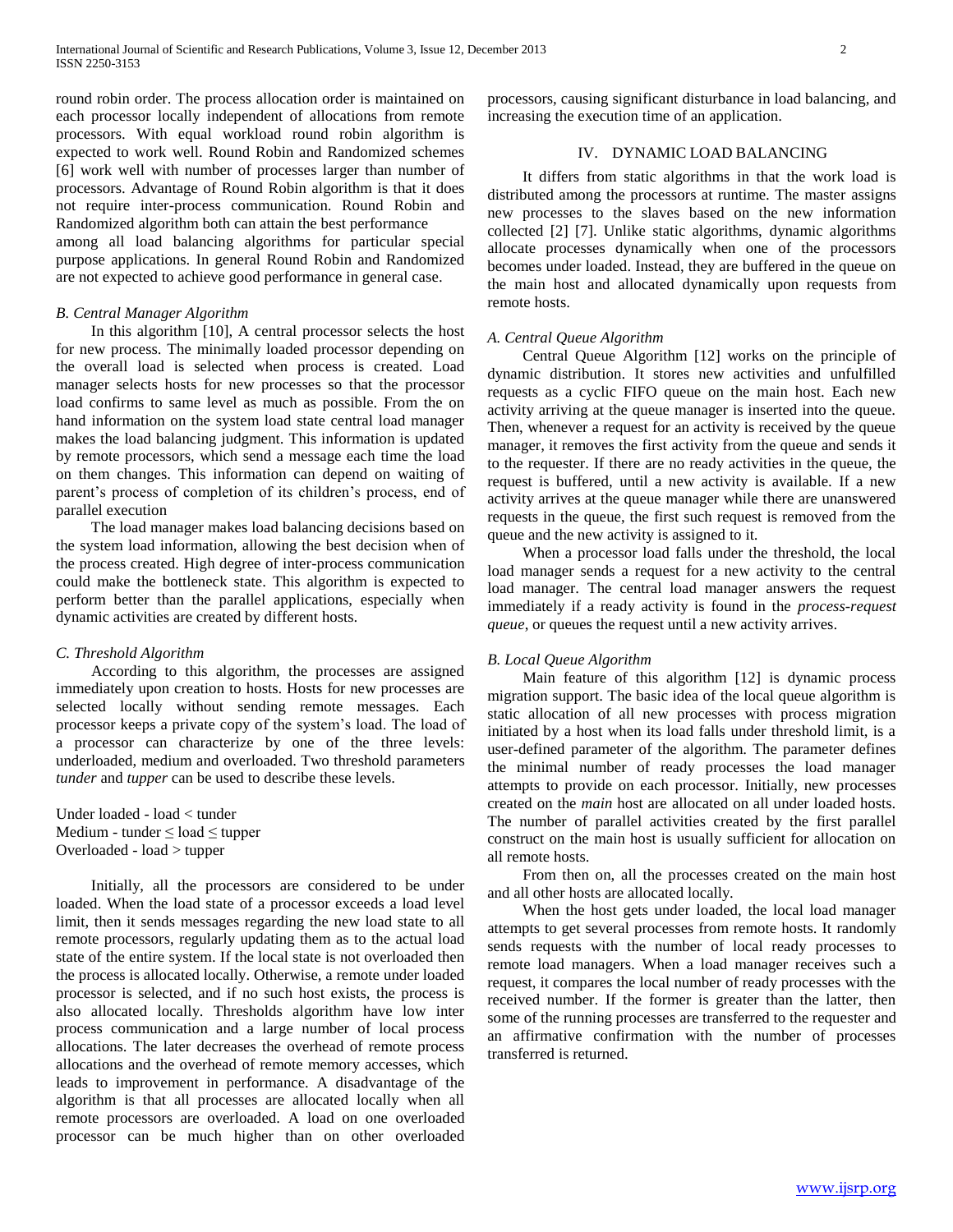International Journal of Scientific and Research Publications, Volume 3, Issue 12, December 2013 3 ISSN 2250-3153

#### V. PARAMETERS

 The performance of various load balancing algorithms is measured by the following parameters.

## *A. Overload Rejection*

 If Load Balancing is not possible additional overload rejection measures are needed. When the overload situation ends then first the overload rejection measures are stopped. After a short guard period Load Balancing is also closed down.

## *B. Fault Tolerant*

 This parameter gives that algorithm is able to tolerate tortuous faults or not. It enables an algorithm to continue operating properly in the event of some failure. If the performance of algorithm decreases, the decrease is proportional to the seriousness of the failure, even a small failure can cause total failure in load balancing.

### *C. Forecasting Accuracy*

 Forecasting is the degree of conformity of calculated results to its actual value that will be generated after execution. The static algorithms provide more accuracy than of dynamic algorithms as in former most assumptions are made during compile time and in later this is done during execution.

#### *D. Stability*

 Stability can be characterized in terms of the delays in the transfer of information between processors and the gains in the load balancing algorithm by obtaining faster performance by a specified amount of time.

## *E. Centralized or Decentralized*

 Centralized schemes store global information at a designated node. All sender or receiver nodes access the designated node to calculate the amount of load-transfers and also to check that tasks are to be sent to or received from. In a distributed load balancing, every node executes balancing separately. The idle nodes can obtain load during runtime from a shared global queue of processes.

 Static load balancing assigns load to nodes probabilistically or deterministically without consideration of runtime events. It is generally impossible to make predictions of arrival times of loads and processing times required for future loads. On the other hand, in a dynamic load balancing the load distribution is made during run-time based on current processing rates and network condition. A DLB policy can use either local or global information.

#### *G. Cooperative*

 This parameter gives that whether processors share information between them in making the process allocation decision other are not during execution. What this parameter defines is the extent of independence that each processor has in concluding that how should it can use its own resources. In the cooperative situation all processors have the accountability to carry out its own portion of the scheduling task, but all processors work together to achieve a goal of better efficiency. In the non-cooperative individual processors act as independent entities and arrive at decisions about the use of their resources without any effect of their decision on the rest of the system.

#### *H. Process Migration*

 Process migration parameter provides when does a system decide to export a process? It decides whether to create it locally or create it on a remote processing element. The algorithm is capable to decide that it should make changes of load distribution during execution of process or not.

### *I. Resource Utilization*

 Resource utilization include automatic load balancing A distributed system may have unexpected number of processes that demand more processing power. If the algorithm is capable to utilize resources, they can be moved to under loaded processors more efficiently.

## VI. COMPARISON

 The comparison of various load balancing algorithms on behalf of the different parameters is shown in Table I

#### *F. Nature of Load Balancing Algorithms*

| <b>Parameters</b>           | Round          | Random         | Local        | <b>Central</b> | <b>Central</b> | Threshold      |
|-----------------------------|----------------|----------------|--------------|----------------|----------------|----------------|
|                             | Robin          |                | <b>Oueue</b> | <b>Oueue</b>   | <b>Manager</b> |                |
|                             |                |                |              |                |                |                |
| <b>Overload Rejection</b>   | N <sub>o</sub> | N <sub>o</sub> | <b>Yes</b>   | Yes            | N <sub>0</sub> | N <sub>o</sub> |
| <b>Fault Tolerant</b>       | N <sub>0</sub> | No.            | Yes          | Yes            | <b>Yes</b>     | N <sub>o</sub> |
| <b>Forecasting Accuracy</b> | More           | More           | Less         | Less           | More           | More           |
| Stability                   | Large          | Large          | Small        | Small          | Large          | Large          |
| Centralized/Decentraliz     | D              | D              | D            | C              | C              | D              |
| ed                          |                |                |              |                |                |                |
| Dynamic/Static              | S              | S              | Dv           | Dy             | S              | S              |
| Cooperative                 | N <sub>o</sub> | No             | <b>Yes</b>   | Yes            | Yes            | N <sub>o</sub> |
| Process Migration           | N <sub>0</sub> | No             | Yes          | N <sub>0</sub> | N <sub>0</sub> | N <sub>o</sub> |
| <b>Resource Utilization</b> | Less           | Less           | More         | Less           | Less           | Less           |

# **TABLE I: PARAMETRIC COMPARISON OF LOAD BALANCING ALGORITHMS**